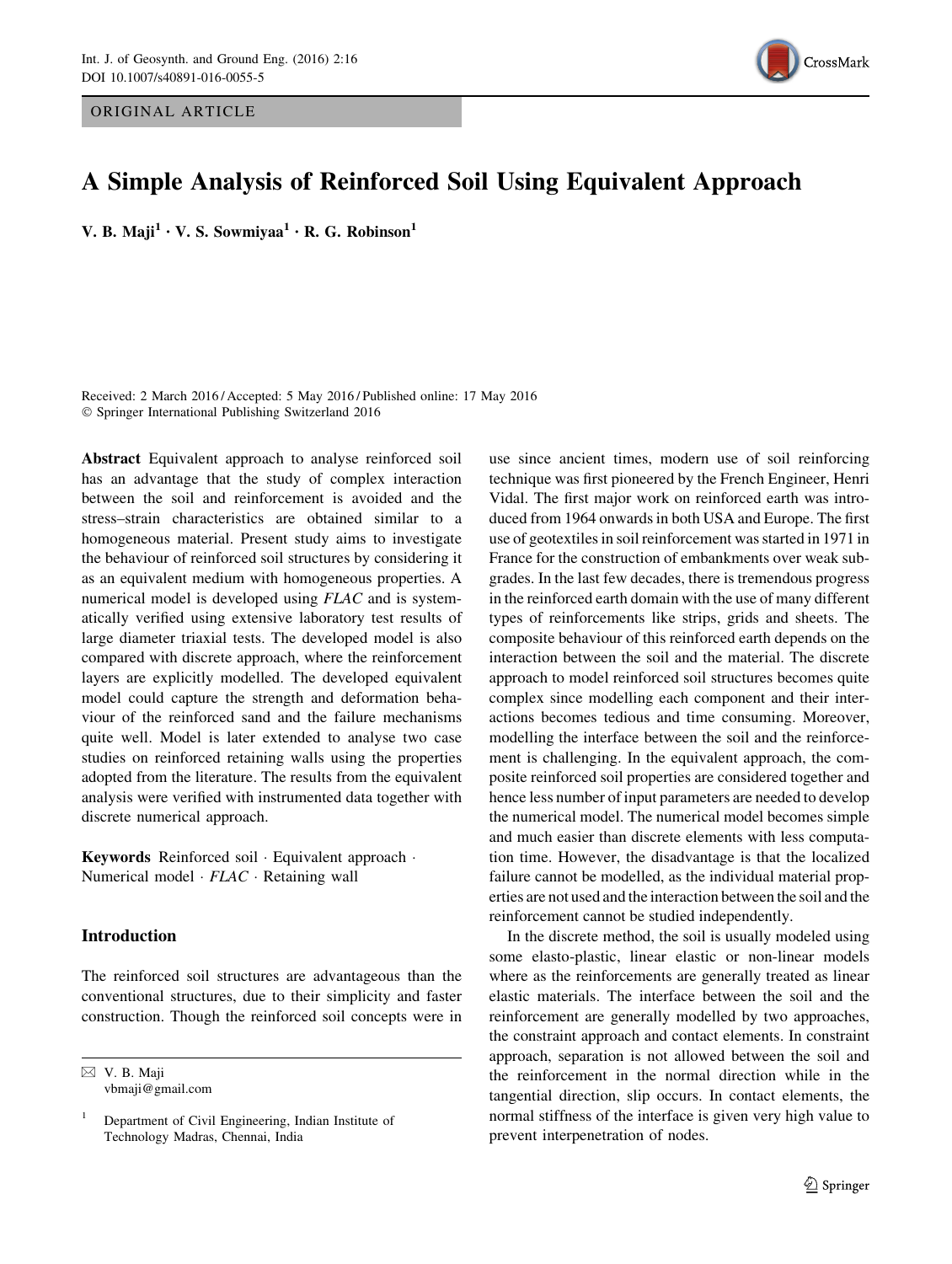Good amount of literature is available in modelling reinforced soils using numerical approaches like Karpurapu and Bathurst [[1\]](#page-10-0), Nakane et al. [\[2](#page-11-0)], Rowe and Ho [\[3](#page-11-0)], Leshchinsky and Vulova [\[4](#page-11-0)], Ling and Leshchinsky [[5\]](#page-11-0) and Yoo and Song [\[6](#page-11-0)], Hatami and Bathurst [\[7](#page-11-0), [8\]](#page-11-0), Guler et al. [\[9](#page-11-0)] amongst many others. Ling and Leshchinsky [\[5](#page-11-0)], Hatami and Bathurst [\[7](#page-11-0), [8](#page-11-0)] and Guler et al. [\[9](#page-11-0)] verified their numerical models against carefully constructed, instrumented and monitored walls. Reviews of numerical modelling of geosynthetic reinforced soil wall can be found in the papers by Bathurst and Hatami  $[10]$  $[10]$  and Ling  $[11]$  $[11]$ . Guler et al. [\[9](#page-11-0)] studied the failure mechanisms of reinforced segmental walls by finite element (FE) analysis and later Bergado and Teerawattanasuk [[12\]](#page-11-0) carried out numerical simulations of steel grid reinforced long embankments using finite difference method (FDM) based software,  $FLAC$  and  $FLAC^{3D}$ . Bathurst et al. [\[13](#page-11-0)] studied the effect of constitutive models on the response of two full scale reinforced soil walls during construction and surcharge loading. Gerrard and Harrison [[14\]](#page-11-0) used equivalent homogenizing material concept and the material properties including system of alternating isotropic layers of earth and a set of parallel equally spaced reinforcing meshes were defined. Romstad et al. [[15\]](#page-11-0) used composite stress concept and defined the properties of orthorhombic material. Boyle [\[16](#page-11-0)] developed an analytical model and treated the geosynthetic reinforced soil as composite material by adopting transversely isotropic homogenous material concept. Chen et al. [[17\]](#page-11-0) approached the reinforced soil as a homogenized soil model using a transversely isotropic concept. Yammamoto and Otani [\[18](#page-11-0)] used Drucker–Prager model for reinforced sand and the reinforcement effect is included by introducing pseudo cohesion  $c_R$  [\[19](#page-11-0)].

Present study uses the equivalent approach to develop a numerical model using FLAC, considering the reinforced soil as homogeneous material. The model is verified with large diameter triaxial tests conducted in the laboratory with different types of reinforcements. To demonstrate the applicability and simplicity of the model, analysis is carried out for two case studies from the literature, a full scale geogrid reinforced retaining wall constructed at Royal Military College of Canada (RMC) [\[20](#page-11-0)] and a reinforced retaining wall problem [\[9](#page-11-0)]. The effectiveness and capability of the equivalent numerical analysis is systematically verified by comparing with the instrumented data and also with discrete model where the reinforcements were explicitly modelled.

## Experimental Studies

A series of triaxial tests were performed on unreinforced and reinforced soil samples at different relative densities and confining pressures. Different reinforcing elements such as a grey mesh (GM), yellow mesh (YM), fishing net (FN) and woven geotextile (WGT) were selected (Fig. [1](#page-2-0)). River sand was chosen for the current study and is classified as poorly graded sand (SP). The properties of sand obtained from the laboratory tests are summarized in Table [1](#page-2-0).

The tensile strength of the reinforcing elements were determined as per ASTM D4595-11. This tests were performed by either wide width tests (200 mm wide) or narrow strip tests (50 mm wide) (Fig. [2\)](#page-2-0). In the current research work, narrow strips of reinforcements were considered for testing. Wide width test was considered for Fishing Net, since its aperture opening size is relatively large compared to other samples. The reinforcement strips were gripped across its entire width in the clamps of the constant rate of extension (CRE) type tensile testing machine (roller grips) and load was applied at the rate of 10–20 % strain per minute. Table [2](#page-2-0) summarizes the properties of the reinforcing elements.

Direct shear tests were conducted to study the shear strength parameters of unreinforced sand. Three normal stresses of 50, 100 and 200 kPa were used. The samples were prepared at three relative densities of 40, 60 and 80 %. A total of nine direct shear tests on unreinforced sand were carried out.

Standard triaxial compression tests were conducted on samples of 100 mm diameter and 200 mm height on both unreinforced and reinforced dry samples. The test setup is shown in Fig. [3.](#page-3-0) A total of 53 triaxial tests were conducted to understand their mechanical behavior. For all the tests, a deformation rate of 0.125 mm/min was adopted [\[21](#page-11-0)]. The stress–strain behaviour of unreinforced and reinforced soil at different confining pressures and relative densities were investigated. Typical stress–strain results for relative density of 60 % and confining pressure of 100 kPa are shown in Fig. [5.](#page-3-0) The reinforced soil resulted in increased peak strength, axial strain at failure and reduction in post peak loss. These data were used to validate the numerical model. Direct shear pullout test was conducted to get the interface properties and the setup is shown in Fig. [4.](#page-3-0)

# Numerical Model

Numerical Model for reinforced soil was developed using FLAC [[22\]](#page-11-0) using equivalent approach and validated with laboratory triaxial tests. Two basic constitutive models such as the Mohr–Coulomb elastic–plastic model (MC) and the Duncan–Chang (DC) hyperbolic model [\[23](#page-11-0)] were used. FLAC with axisymmetry geometry is used to simulate the reinforced sand based on equivalent approach and all the model parameters were determined from the laboratory tests. A  $F L A C^{3D}$  model to simulate triaxial test on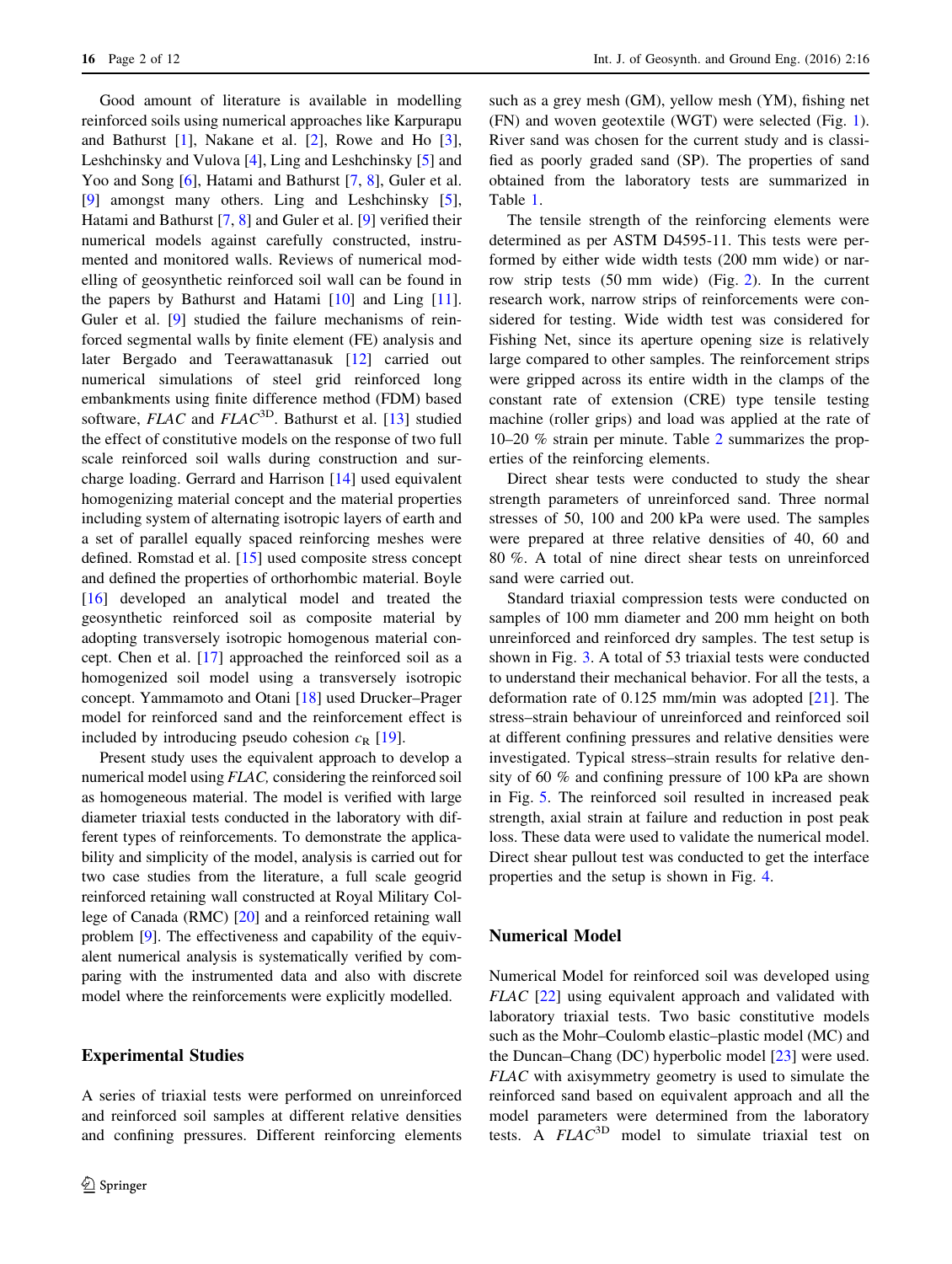Fig. 1 Types of reinforcing elements used a grey mesh (GM), b yellow mesh (YM), c fishing net (FN), and d woven geotextile (WGT). (Color figure online)

<span id="page-2-0"></span>

Table 1 Properties of sand used for the study

| Sl. no.        | Property                      | Values |
|----------------|-------------------------------|--------|
|                | Specific gravity              | 2.67   |
| $\overline{2}$ | $D_{50}$ (mm)                 | 1      |
| 3              | $D_{60}$ (mm)                 | 1.3    |
| 4              | $D_{30}$ (mm)                 | 0.6    |
| 5              | $D_{10}$ (mm)                 | 0.3    |
| 6              | $C_{\rm u}$                   | 4      |
|                | $C_c$                         | 1      |
| 8              | Maximum unit weight $(kN/m3)$ | 17.5   |
| 9              | Minimum unit weight $(kN/m3)$ | 14.9   |

reinforced sand based on discrete approach was also developed. Table [3](#page-4-0) gives the summary of Mohr–Coulomb soil parameters derived from triaxial stress–strain curves and Table [4](#page-4-0) gives the summary of hyperbolic parameters

derived from triaxial stress–strain curves. The hyperolic model expression [\[23](#page-11-0)] for instantaneous slope of the stress strain curve, the tangent modulus ' $E_t$ ' is given by the following Eq. 1.

$$
E_{\rm t} = \left[1 - \frac{R_{\rm f}(1-\sin\phi)(\sigma_1-\sigma_3)}{2c\cos\phi + 2\sigma_3\sin\phi}\right]^2 K \cdot p_{\rm a} \left(\frac{\sigma_3}{p_{\rm a}}\right)^n \tag{1}
$$

The equation was used to calculate the approximate value of tangent modulus for any stress condition ' $\sigma_3$ ' and  $(\sigma_1 - \sigma_3)$  for the known values of the parameters, modulus number  $(K)$ , modulus exponent  $(n)$ , cohesion  $(c)$ , angle of internal friction  $(\phi)$ , failure ratio  $(R_f)$  and  $p_a$  represents the atmospheric pressure. The bulk modulus of the soil can be expressed as,

$$
B = K_{\rm b} \cdot p_{\rm a} \left(\frac{\sigma_3}{p_{\rm a}}\right)^m \tag{2}
$$

where  $K_b$  and m are bulk modulus number and bulk modulus exponent respectively. The tangent Poisson's ratio  $(v_t)$ 



Table 2 Properties of reinforcing elements

Fig. 2 Typical failure of the reinforcing elements during tensile strength test

| S. no. |     |     | Reinforcement type Nominal thickness (mm) Aperture opening size (mm) | Max. tensile strength $(kN/m)$ |     | Max. elongation $(\%)$ |     |
|--------|-----|-----|----------------------------------------------------------------------|--------------------------------|-----|------------------------|-----|
|        |     |     |                                                                      | LD                             | TD  |                        | TD  |
|        | GМ  | 0.2 | 1.5                                                                  | 4.4                            | 4.3 |                        |     |
| 2      | YM  | 0.3 | 1.5                                                                  | 1.6                            | 1.5 | 83                     | 75  |
| 3      | FN  |     | 25                                                                   | 2.2                            |     | 12                     | 12  |
| 4      | WGT |     | NA                                                                   | 55.4                           | 32  | 4.4                    | 3.4 |

LD longitudinal direction, TD transverse direction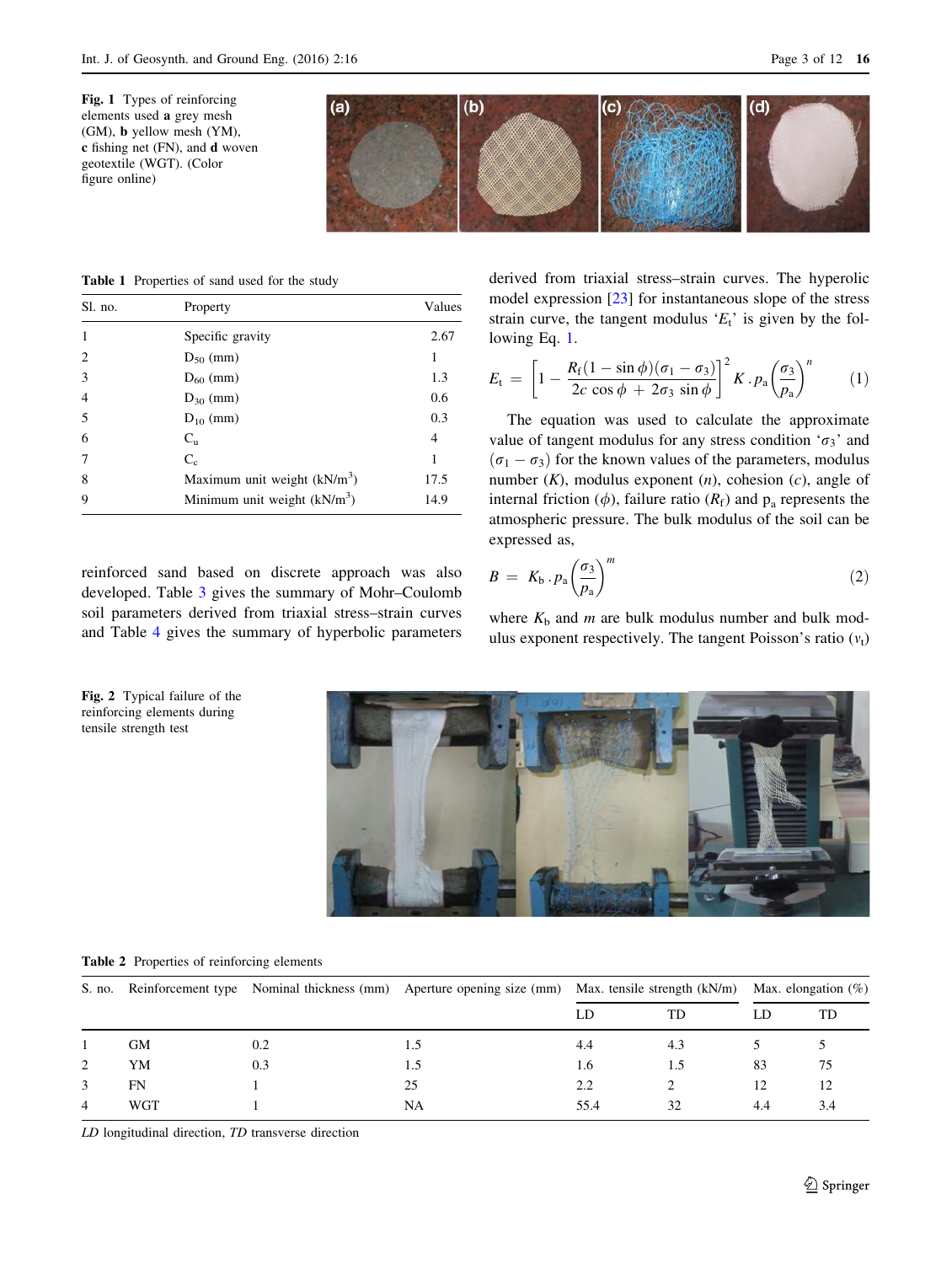<span id="page-3-0"></span>

Fig. 3 Triaxial testing with loading frame and large scale triaxial cell



Fig. 4 The direct shear pull out test setup

can be calculated using elasticity theory. Numerical grids for unreinforced and reinforced soil samples are shown in Fig. [6](#page-4-0). Figure [6](#page-4-0)a shows the axi-symmetric FLAC grid whereas Fig. [6b](#page-4-0)–c represents the  $FLAC<sup>3D</sup>$  zones for equivalent and discrete model, respectively. The reinforcement layers are modelled using geogridSEL [[24\]](#page-11-0) structural elements whose properties are summarized in Table [5](#page-4-0). The interface between the reinforcement and soil are simulated by coupling spring properties which are shown in Table [6](#page-5-0). For discrete approach, the interface elements in  $FLAC^{3D}$  are used to simulate the contacts between soil and the reinforcements. The shear behaviour



Fig. 5 The stress–strain curves for unreinforced and reinforced sand at RD-60 % and at confining pressures of 100 kPa

of reinforcement-soil interface, i.e. interaction between the geogridSEL elements with that of the surrounding soil model, is controlled by three coupling spring properties such as coupling spring cohesion (cs scoh), friction (cs sfric) and stiffness (cs  $k$ ). These interface properties can be obtained from pull-out tests performed at different normal loads in the laboratory. The stiffness (cs\_k) corresponds to the slope of the pull-out stress versus displacement plot which increases with increasing confinement. The values of cohesion (cs\_scoh) and friction (cs\_sfric) were obtained from a plot of maximum pull out force versus confinement. The slope of this curve corresponds to friction (cs\_sfric) and the y-intercept equals to cohesion (cs\_scoh). Thus interface stiffness is expressed as following.

$$
cs_k = \frac{\Delta S}{\Delta U} \quad (N/m^2/m) \tag{3}
$$

where S is the Pullout stress (Pull out force/embedded area)  $(N/m<sup>2</sup>)$  and U is the Pullout displacement (m).

The interface properties determined from pull out test data for different reinforcing elements are given in Table [6.](#page-5-0) From Table [6,](#page-5-0) it is clear that the interface friction obtained by the above procedure is relatively low for all the reinforcing elements. The interface friction obtained is found to very low for all the reinforcing elements and the adhesion values appears to be very high. This is because the friction obtained due to pull out is only apparent. The higher value of adhesion may be due to interlocking of material, which adds up to the interface adhesion and the passive bearing against the transverse members of the geosynthetics.

The stress–strain responses were predicted numerically, by executing the FISH functions in FLAC. The numerical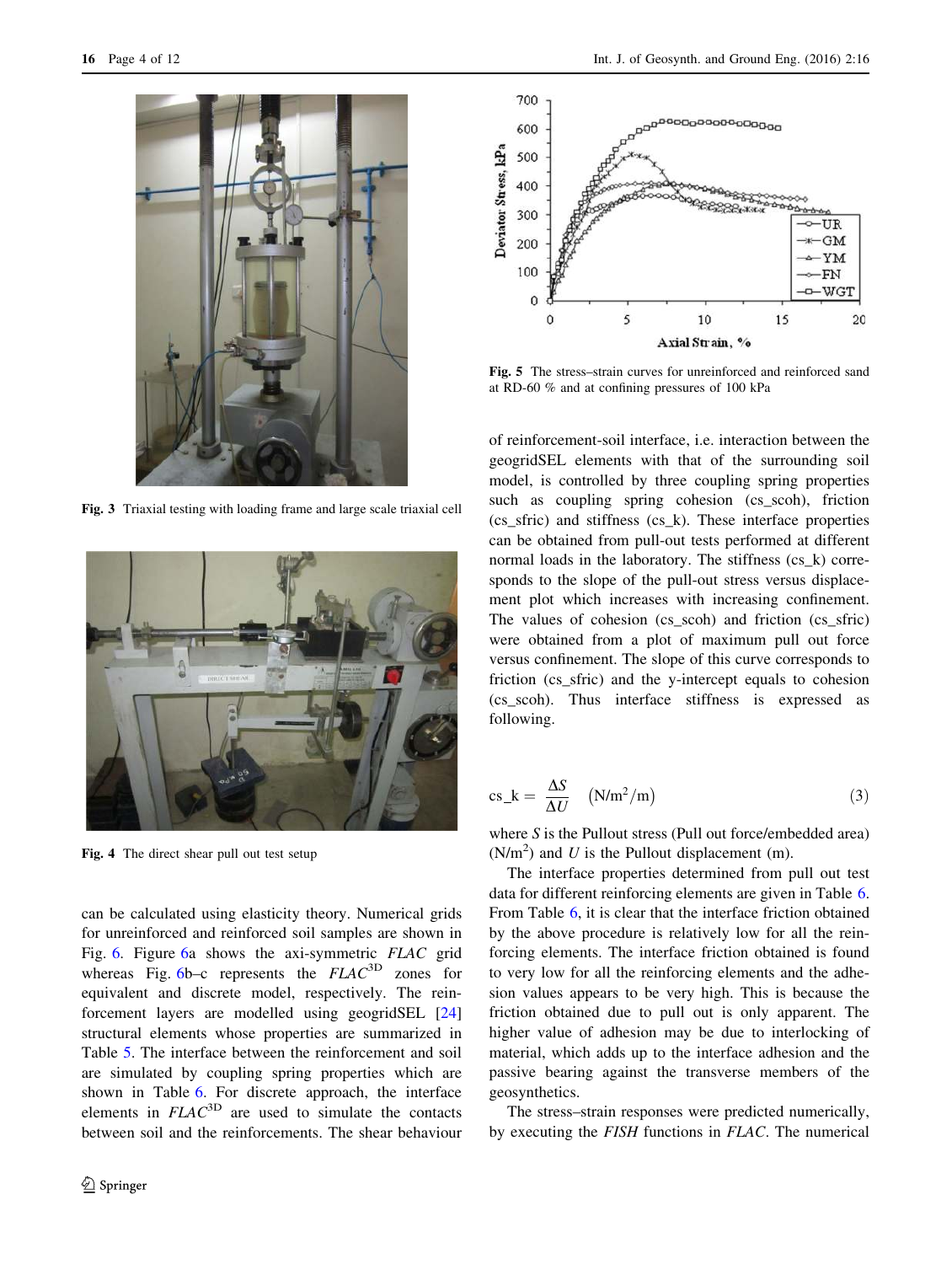<span id="page-4-0"></span>Table 3 Summary of Mohr– Coulomb soil parameters derived from triaxial tests

| Test condition   | RD-40 %     |           |                | RD-60 %     |           |                | RD-80 %     |           |                |
|------------------|-------------|-----------|----------------|-------------|-----------|----------------|-------------|-----------|----------------|
| $\sigma_3$ (kPa) | $E_i$ (kPa) | $c$ (kPa) | $\phi^{\circ}$ | $E_i$ (kPa) | $c$ (kPa) | $\phi^{\circ}$ | $E_i$ (kPa) | $c$ (kPa) | $\phi^{\circ}$ |
| Unreinforced     |             |           |                |             |           |                |             |           |                |
| 50               | 13,600      | 7.6       | 36             | 15700       | 14.4      | 37             | 17,800      | 14.3      | 39.64          |
| 100              | 17,600      |           |                | 21,600      |           |                | 25,600      |           |                |
| 200              | 25,000      |           |                | 29,400      |           |                | 37,600      |           |                |
| Reinforced (GM)  |             |           |                |             |           |                |             |           |                |
| 50               | 10,200      | 52.5      | 35.5           | 11,200      | 44.2      | 37.52          | 12,200      | 83.4      | 36             |
| 100              | 11,900      |           |                | 13,400      |           |                | 18,800      |           |                |
| 200              | 12,540      |           |                | 14,800      |           |                | 27,400      |           |                |
| Reinforced (YM)  |             |           |                |             |           |                |             |           |                |
| 50               | 9000        | 27.3      | 36.9           | 10,200      | 40.6      | 35.45          | 10,400      | 25.8      | 39.56          |
| 100              | 10,000      |           |                | 11,400      |           |                | 11,200      |           |                |
| 200              | 19,000      |           |                | 22,000      |           |                | 20,200      |           |                |
| Reinforced (FN)  |             |           |                |             |           |                |             |           |                |
| 50               | 4200        | 28.4      | 35.2           | 9800        | 28.9      | 37.5           | 15,400      | 23.2      | 39.2           |
| 100              | 11,000      |           |                | 17,600      |           |                | 24,000      |           |                |
| 200              | 26,800      |           |                | 29,600      |           |                | 33,500      |           |                |
| Reinforced (WGT) |             |           |                |             |           |                |             |           |                |
| 50               | 12,000      | 33.5      | 41.4           | 15,400      | 32        | 43.3           | 18,000      | 68.8      | 43             |
| 100              | 13,000      |           |                | 17,800      |           |                | 26,200      |           |                |
| 200              | 19,400      |           |                | 29,600      |           |                | 33,500      |           |                |
|                  |             |           |                |             |           |                |             |           |                |

Table 4 Duncan–Cheng hyperbolic parameters derived from triaxial tests

| Soil type              | Hyperbolic parameters |     |             |  |  |
|------------------------|-----------------------|-----|-------------|--|--|
|                        | K                     | n   | $R_{\rm f}$ |  |  |
| Unreinforced soil      | $75 - 100$            | 0.6 | 0.75        |  |  |
| Reinforced soil        |                       |     |             |  |  |
| Grey mesh (GM)         | 160–200               | 0.5 | 0.8         |  |  |
| Yellow mesh (YM)       | $250 - 300$           | 0.5 | 0.8         |  |  |
| Fishing net (FN)       | 400                   | 0.6 | 0.8         |  |  |
| Woven geotextile (WGT) | 900                   | 0.6 | 0.8         |  |  |



experiments were repeated for different confining pressures and different relative densities, very similar to laboratory triaxial tests. Figures [7,](#page-5-0) [8](#page-5-0) and [9](#page-5-0) show typical stress–strain curves of reinforced soil, based on equivalent and discrete approaches. Both the approaches yield comparable results with slightly underestimation of axial strain values at failure. Figure [7](#page-5-0) compares the stress–strain curves of GM reinforced sand (RD-40 %,  $\sigma_3$ -50 kPa) obtained using equivalent approach using MC model with experimental data. Comparison of stress–strain curves of WGT

Fig. 6 a FLAC mesh of reinforced (equivalent) triaxial soil sample (axi-symmetric), **b**  $FLAC<sup>3D</sup>$  zones for unreinforced soil sample, and c reinforced soil sample (discrete approach)

Table 5 Reinforcement properties

| Reinforcement type | $E$ (kPa)              | $\nu$ (assumed) | Thickness (m) |
|--------------------|------------------------|-----------------|---------------|
| Grey mesh          | $8.0 \times 10^5$ 0.35 |                 | 0.0002        |
| Yellow mesh        | $2.88 \times 10^{4}$   | 0.35            | 0.0005        |
| Fishing net        | $6.0 \times 10^{4}$    | 0.35            | 0.0005        |
| Woven geotextile   | $1.7 \times 10^6$ 0.35 |                 | 0.0005        |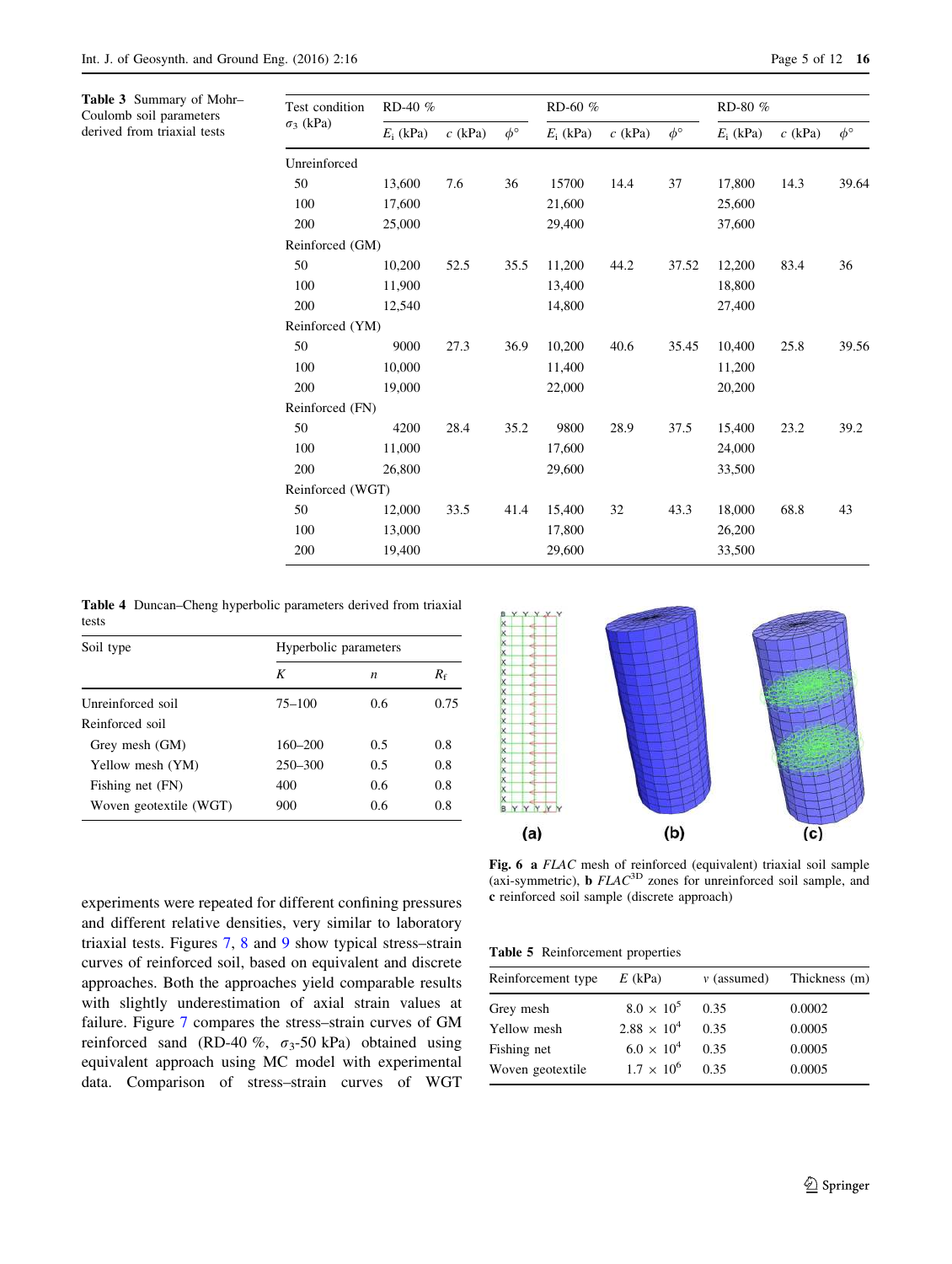|     | Reinforcement type Relative density $(\%)$ | Stiffness, cs_k ( $N/m^2/m$ ) ( $\times 10^7$ ) |                                                               |       | Adhesion (cs_scoh) (kPa) Friction (cs_sfric) $(°)$ |      |  |
|-----|--------------------------------------------|-------------------------------------------------|---------------------------------------------------------------|-------|----------------------------------------------------|------|--|
|     |                                            |                                                 | $\sigma_v = 60$ kPa $\sigma_v = 100$ kPa $\sigma_v = 210$ kPa |       |                                                    |      |  |
| GM  | 40                                         | 0.808                                           | 0.789                                                         | 0.852 | 14.810                                             | 2.64 |  |
|     | 60                                         | 0.900                                           | 0.768                                                         | 0.882 | 20.070                                             | 2.75 |  |
|     | 80                                         | 0.903                                           | 0.980                                                         | 0.113 | 20.050                                             | 6.00 |  |
| YM  | 40                                         | 0.467                                           | 0.325                                                         | 0.447 | 7.246                                              | 3.03 |  |
|     | 60                                         | 0.292                                           | 0.409                                                         | 0.519 | 9.063                                              | 2.97 |  |
|     | 80                                         | 0.395                                           | 0.463                                                         | 0.459 | 12.280                                             | 2.80 |  |
| WGT | 40                                         | 1.230                                           | 1.370                                                         | 1.560 | 42.850                                             | 5.88 |  |
|     | 60                                         | 1.390                                           | 1.670                                                         | 1.710 | 45.780                                             | 7.35 |  |
|     | 80                                         | 1.500                                           | 1.720                                                         | 1.660 | 50.500                                             | 7.35 |  |

<span id="page-5-0"></span>Table 6 Soil–reinforcement interface properties derived from pull out tests



Fig. 7 Comparisons of stress–strain curves of GM reinforced sand (RD-40 %,  $\sigma_3$ -50 kPa) using equivalent approach for MC model



Fig. 8 Comparison of stress–strain curves of WGT reinforced sand (RD-40 %,  $\sigma_3$ -50 kPa) based on equivalent and discrete approach



Fig. 9 Comparisons of stress–strain curves of WGT reinforced sand (RD-40 %,  $\sigma_3$ -50 kPa) using Mohr–Coulomb and Duncan–Chang model

reinforced sand (RD-40 %,  $\sigma_3$ -50 kPa) obtained using  $F L A C^{3D}$  based on equivalent approach and discrete approach with experiments are shown in Fig. 8. Figure 9 compares the stress–strain curves of WGT reinforced sand (RD-40 %,  $\sigma_3$ -50 kPa) using equivalent approach with the experiments. It is observed that the stress–strain curves based on equivalent approach are in close agreement with that of experimental data and is able to predict the stress– strain response quite well up to the peak.

# Case Studies

Guided by the analysis of triaxial testing results, the applicability of equivalent approach is evaluated by analysing two case studies. A reported case study on a full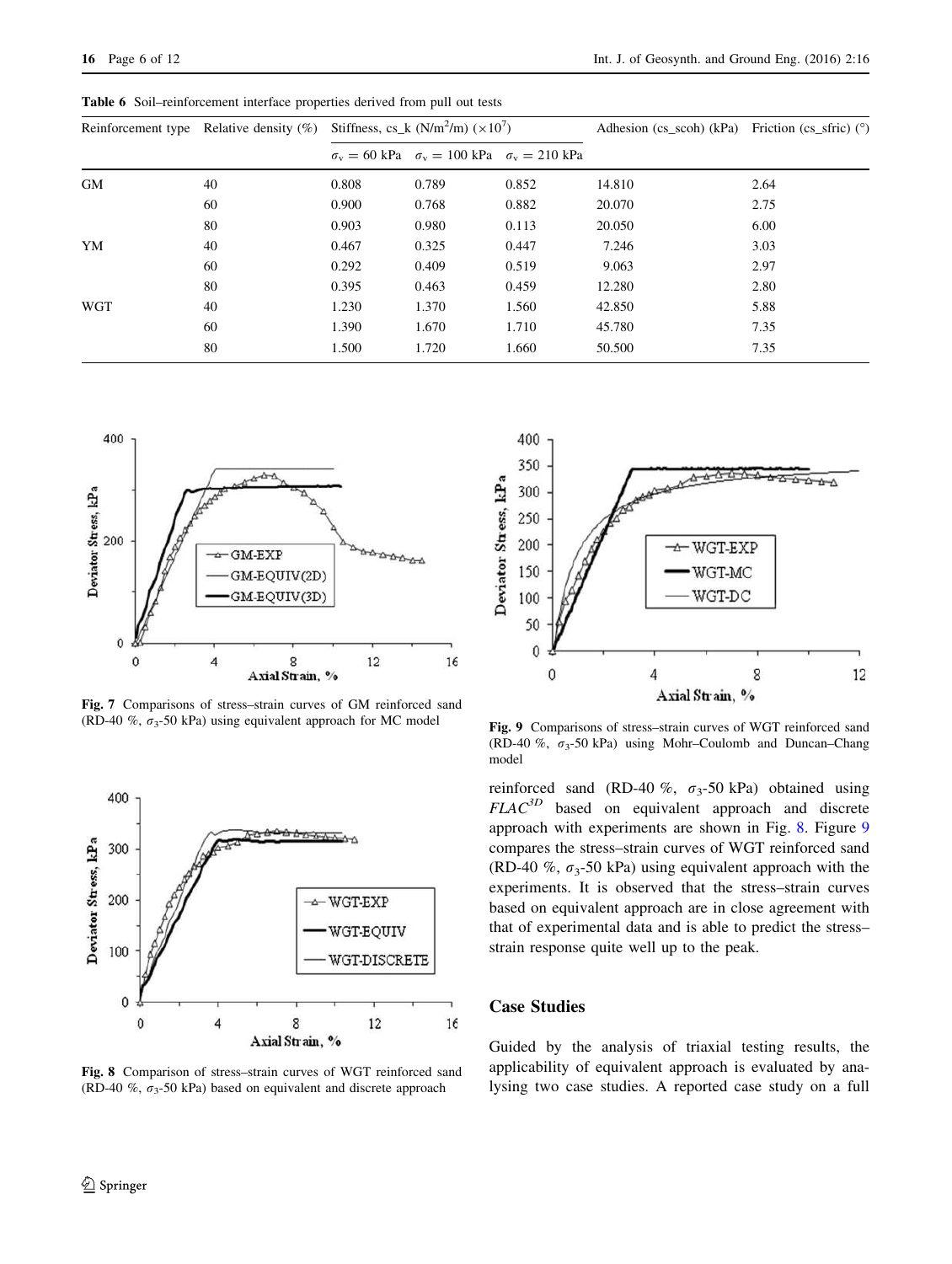scale geogrid reinforced retaining wall constructed at Royal Military College of Canada (RMC) [\[7](#page-11-0), [8\]](#page-11-0) and a reinforced retaining wall problem analysed by Guler et al. [\[9](#page-11-0)] were analysed using FLAC. The equivalent numerical model is systematically verified with the instrumented data together with results from discrete approach.

## Full Scale Reinforced Test Wall

A reinforced soil retaining wall was analysed to study the deformation behaviour of the structure. Full scale reinforced retaining test walls were constructed at the Royal Military College of Canada (RMCC) in a long term research project [[20](#page-11-0)]. In total, eleven full scale reinforced retaining walls were carefully constructed, instrumented and monitored. Out of which, one reinforced segmental wall (wall 1, with 6 layers of polypropylene, [\[7](#page-11-0)] structure is considered in the present study. The wall was 3.6 m high with a target facing batter of  $8^\circ$  to the vertical. The length of the backfill was about 6 m. This wall was constructed with 2.52 m long biaxial polypropylene geogrid and had 0.6 m vertical spacing between the reinforcement layers. Modular blocks, of 300 mm long, 200 mm wide and 150 mm high, weighing 196 N were used. The dimension of the full scale test wall is shown in Fig. 10.

The model parameters were taken same as that of the data reported by Hatami and Bathurst [[7\]](#page-11-0) where the actual test walls were verified numerically using FLAC using discrete approach. The same wall is modelled in the current study using equivalent approach. A large scale triaxial test was first numerically simulated by using the soil and reinforcement properties available in the literature and the equivalent parameters are then determined from the numerically obtained triaxial stress strain curves. These equivalent parameters are then used in the analysis of reinforced retaining wall, where the parameters in the reinforced zone (up to reinforcement length) are replaced by the equivalent parameters. Large scale triaxial sample of length to diameter ratio 2:1 representing the test wall is



Fig. 10 Model geometry and components of full scale segmental test wall [\[7\]](#page-11-0)



Fig. 11 Numerical simulation of reinforced triaxial sample

numerically simulated based on discrete approach and is shown in Fig. 11. The sample is reinforced with 6 layers of biaxial polypropylene geogrid with 60 cm vertical spacing in order to simulate the field conditions. Table [7](#page-7-0) gives the summary of soil and reinforcement properties adopted from the literature to simulate the triaxial test. The stress– strain curves obtained from the numerical simulation of triaxial tests at various confining pressures are shown in Fig. [12](#page-7-0). Table [8](#page-7-0) gives the summary of equivalent parameters derived from numerical triaxial tests. The hyperbolic equivalent parameters are obtained from the best fit hyperbolic curves. Figure [13](#page-8-0) shows different trials of Duncan–Cheng hyperbolic curves that match well with the Mohr–Coulomb stress–strain curves. The parameters of the best fit hyperbolic curves are taken as equivalent hyperbolic parameters and are summarized in Table [8.](#page-7-0) Table [9](#page-8-0) summarizes the model parameters used for the retaining wall beyond the reinforcement portion adopted from Hatami and Bathurst RJ [\[7](#page-11-0)].

The equivalent model parameters determined from the numerical triaxial tests and the backfill soil properties obtained from the literature are substituted for analysis with equivalent soil and backfill soil, respectively. The modular blocks are modeled as linear elastic units and their properties are taken from the literature. The construction of the wall was modelled by bottom up approach where soil layers of 0.15 m thick (height of each modular block) were placed sequentially up to the final wall height. The compaction of each layer of soil is simulated by applying a distributed load of 8 kPa at every lift using beam elements [[7](#page-11-0)]. The weight of the beam element was taken as 8 kN/m with very small axial stiffness and flexural rigidity to avoid any strength contribution. After the construction phase was complete,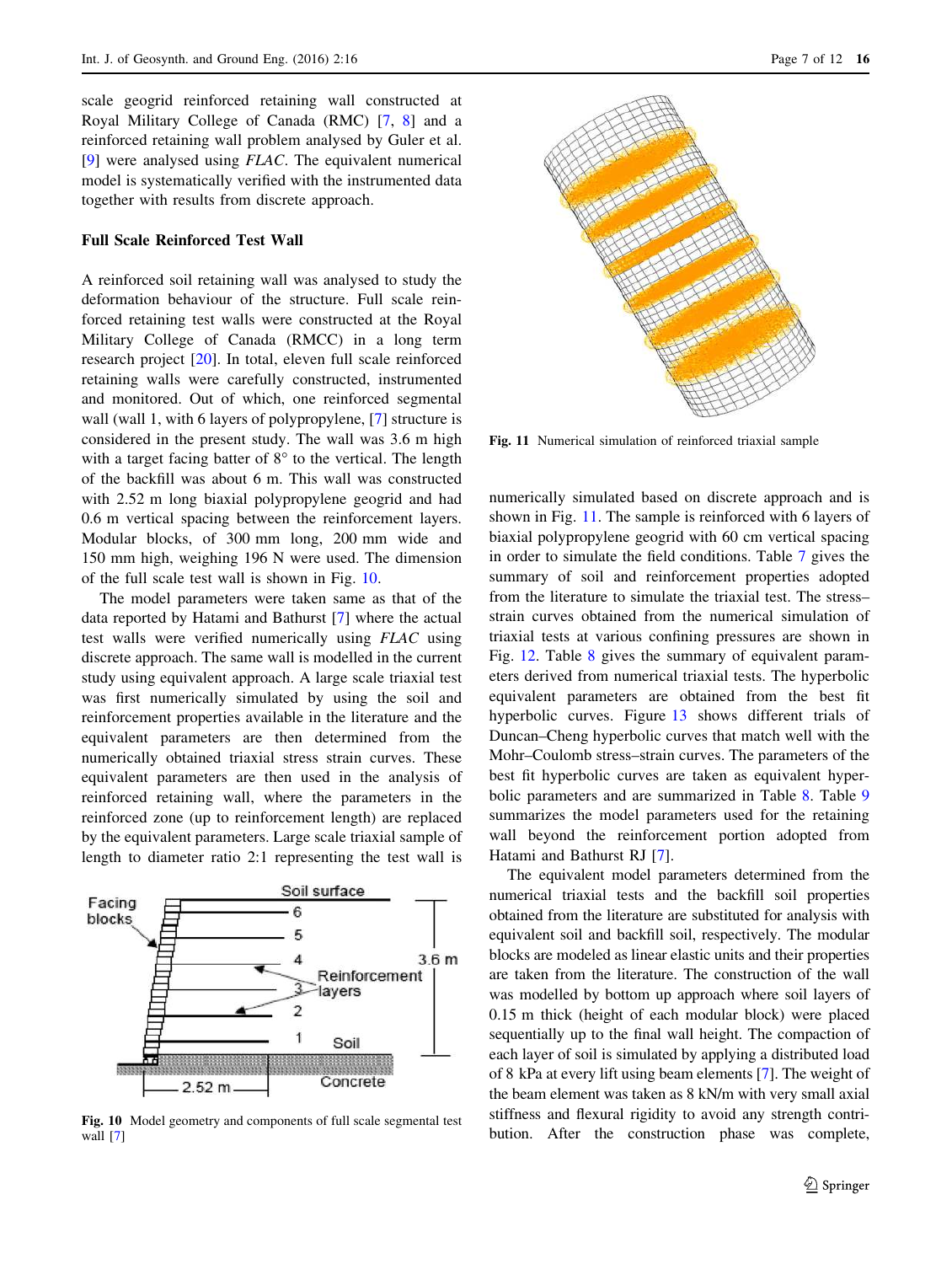<span id="page-7-0"></span>

|                | <b>Table 7</b> Soil and reinforcement |  |
|----------------|---------------------------------------|--|
|                | properties used for triaxial test     |  |
| simulation [7] |                                       |  |

| Property                                                             | Values |
|----------------------------------------------------------------------|--------|
| Soil                                                                 |        |
| Unit weight $\gamma$ (kN/m <sup>3</sup> )                            | 16.8   |
| Young's modulus $E$ (MPa)                                            |        |
| $\sigma_3 = 20 \text{ kPa}$                                          | 10.24  |
| $\sigma_3 = 30 \text{ kPa}$                                          | 15     |
| $\sigma_3 = 80$ kPa                                                  | 26     |
| Friction angle $\phi$ (°)                                            | 44     |
| Dilation angle $\psi$ (°)                                            | 11     |
| Cohesion $c$ (kPa)                                                   | 0.2    |
| Reinforcement (biaxial polypropylene geogrid) axial stiffness (kN/m) | 97     |
| Interface (soil–reinforcement)                                       |        |
| Interface friction angle $\phi_h$ (°)                                | 44     |
| Adhesive strength (kPa)                                              | 1000   |
| Shear stiffness (kN/m/m)                                             | 1000   |



Fig. 12 Stress–strain curves obtained from numerically simulated reinforced triaxial tests

surcharge pressures were applied in 10 kPa increments. Figure [14](#page-9-0) shows the *FLAC* numerical grid of the equivalent full scale retaining wall. In the FLAC model, separate colours are prescribed to distinguish the facing elements, zones containing the geo-synthetic reinforcement (as equivalent model) and soil beyond the reinforcement zones. In the numerical analysis, the horizontal facing displacements were determined from the nodes at the facing elements which are at the same level with the reinforcement. Table [10,](#page-9-0) gives the summary of both the model predictions together with discrete element results and are found to be in close agreement with the measured data reported in the literature. From Table [10](#page-9-0), it is seen here that the Mohr–Coulomb model yielded slightly higher prediction of facing displacement at the end of construction than hyperbolic model. In the present case, Mohr–Coulomb model appears to give better estimate of

Table 8 Summary of equivalent parameters

| Mohr-Coulomb parameters                   |      |      |
|-------------------------------------------|------|------|
| Unit weight $\gamma$ (kN/m <sup>3</sup> ) |      | 16.8 |
| Young's Modulus $E$ (MPa)                 |      |      |
| $\sigma_3 = 20 \text{ kPa}$               |      | 12   |
| $\sigma_3 = 30 \text{ kPa}$               |      | 34   |
| $\sigma_3 = 80$ kPa                       |      | 70   |
| Triaxial friction angle $\phi$ (°)        |      | 36.5 |
| Cohesion c (kPa)                          |      | 70   |
| Duncan–Chang hyperbolic parameters        |      |      |
| K                                         |      |      |
| $\sigma_3 = 20 \text{ kPa}$               | 1000 |      |
| $\sigma_3 = 30 \text{ kPa}$               | 1400 |      |
| $\sigma_3 = 80$ kPa                       | 4000 |      |
| n                                         | 0.6  |      |
| $R_{\rm f}$                               | 0.80 |      |
|                                           |      |      |

wall deformation than Duncan–Chang Hyperbolic model and is in consistent with that of reported values [[7,](#page-11-0) [8\]](#page-11-0).

#### Reinforced Retaining Wall

The retaining wall model geometry and dimensions adopted from the literature [\[9](#page-11-0)] is shown in Fig. [15.](#page-9-0) The wall height is 9 m and the width of the backfill zone is 25 m. The facing elements are made with modular blocks of 50 cm width and 25 cm height. The length of the reinforcement  $(L)$  is 4.5 m which correspond to  $L/H$  ratio of 0.5, where,  $H$  is the total height of the retaining wall (9 m).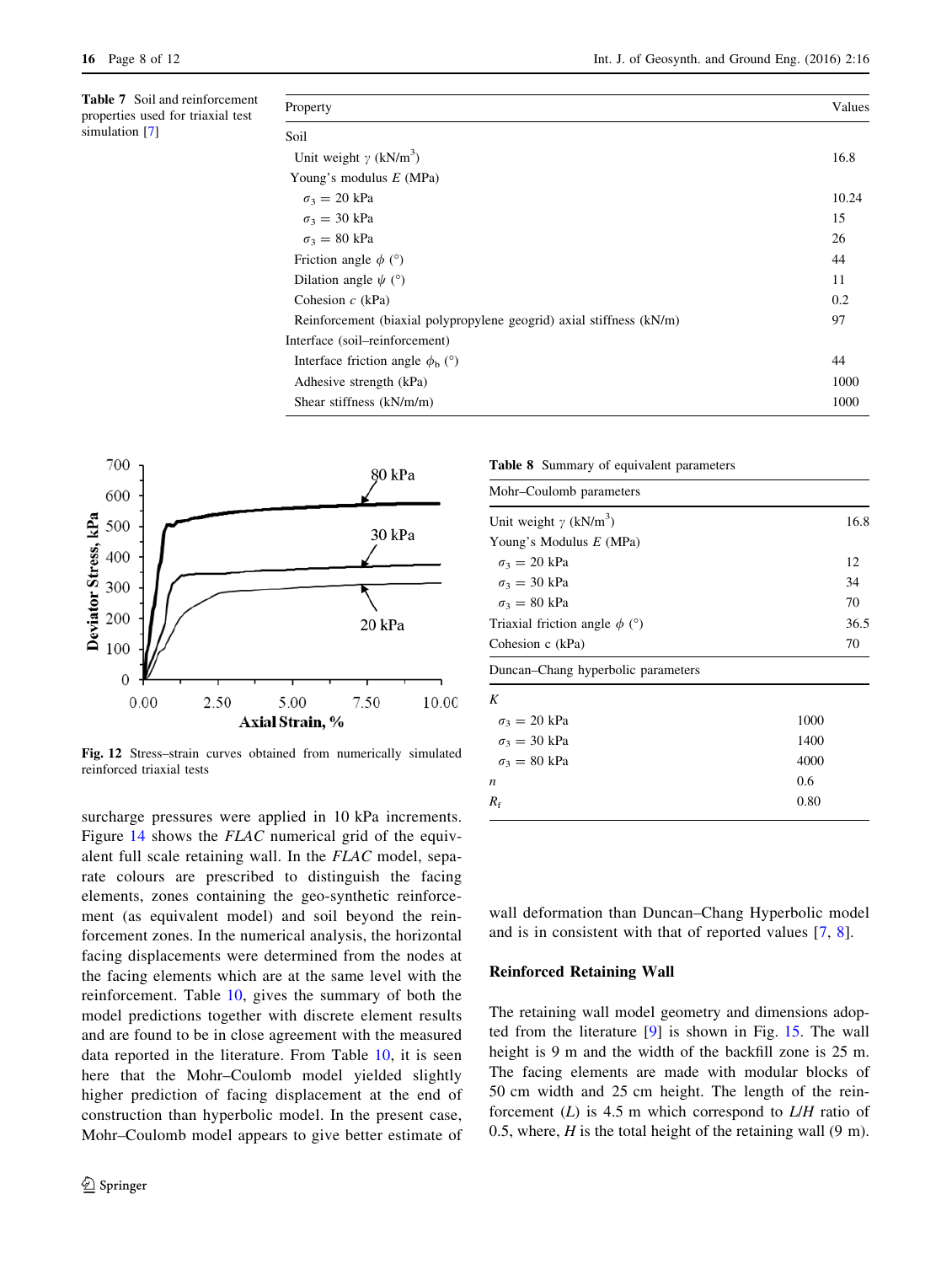<span id="page-8-0"></span>

Fig. 13 Different trials of hyperbolic curves with  $\sigma_3$  of a 20, b 30 and c 80 kPa

The spacing of the reinforcement layers is 1 m. The properties of soil, reinforcement, modular blocks and interface are taken from the literature [\[9](#page-11-0)].

The retaining wall is modeled with both discrete and equivalent approaches and the analysis was done in two phases. The first phase includes wall construction and the second phase includes  $c-\phi$  reduction analysis to study the failure mechanism and to determine the safety factor. The soil is modelled as linear elastic–plastic material using Mohr–Coulomb model where as reinforcement layers are

Table 9 Model parameters used for the retaining wall beyond the reinforcement portion [[7](#page-11-0)]

| Backfill soil (Mohr-Coulomb Model)                |      |
|---------------------------------------------------|------|
| Unit weight $\gamma$ (kN/m <sup>3</sup> )         | 16.8 |
| Young's modulus $E(MPa)$                          | 40   |
| Friction angle $\phi$ (°)                         | 44   |
| Dilation angle $\psi$ (°)                         | 11   |
| Cohesion $c$ (kPa)                                | 0.2  |
| Backfill soil (hyperbolic model)                  |      |
| Elastic modulus number $(K)$                      | 800  |
| Failure ratio $(R_f)$                             | 0.86 |
| Modulus exponent $(n)$                            | 0.5  |
| Interface between modular block and backfill soil |      |
| Interface friction angle $\phi_{\rm b}$ (°)       | 44   |
| Dilation angle $\psi_{b}$ (°)                     | 11   |
| Normal stiffness (MN/m/m)                         | 100  |
| Shear stiffness (MN/m/m)                          | 1    |
|                                                   |      |

modelled as cable elements. The interface at the facing column-backfill, reinforcement-backfill were modelled as linear spring-slider systems with interface shear strength defined by Mohr–Coulomb failure criterion.

In the equivalent approach, the cohesion in the reinforced zone (up to the length of reinforcement) is increased using pseudo cohesion or anisotropic cohesion concept [\[19](#page-11-0)]. The reinforced soil fails at a higher vertical stress level and the additional strength was imparted by an apparent anisotropic cohesion (c). For the present study, the value of cohesion was found to be 70 kPa after performing many trials. Thus in the equivalent approach, each soil lift consists of placing the modular blocks, backfill equivalent reinforced soil layer up to 4.5 m (length of reinforcement) whose equivalent cohesion is 70 kPa and placing of the backfill soil layer. Each soil layer is then subjected to self weight at each lift. The same process was repeated till the full wall height was reached. At the end of construction, the wall was subjected to initial equilibrium and then  $c-\phi$  reduction analysis was carried out to find out the safety factor. Table [11](#page-9-0) gives the summary of material properties taken from the literature and also the equivalent cohesion used in the current study. For discrete approach, the soil and reinforcement properties and the interface properties [\[9](#page-11-0)] are also given in Table [11.](#page-9-0) Figure [16a](#page-10-0), b show the FLAC numerical grid of reinforced retaining wall based on equivalent and discrete approaches respectively.

Figure [17a](#page-10-0), b show the maximum shear strain increments at the end of construction for both discrete and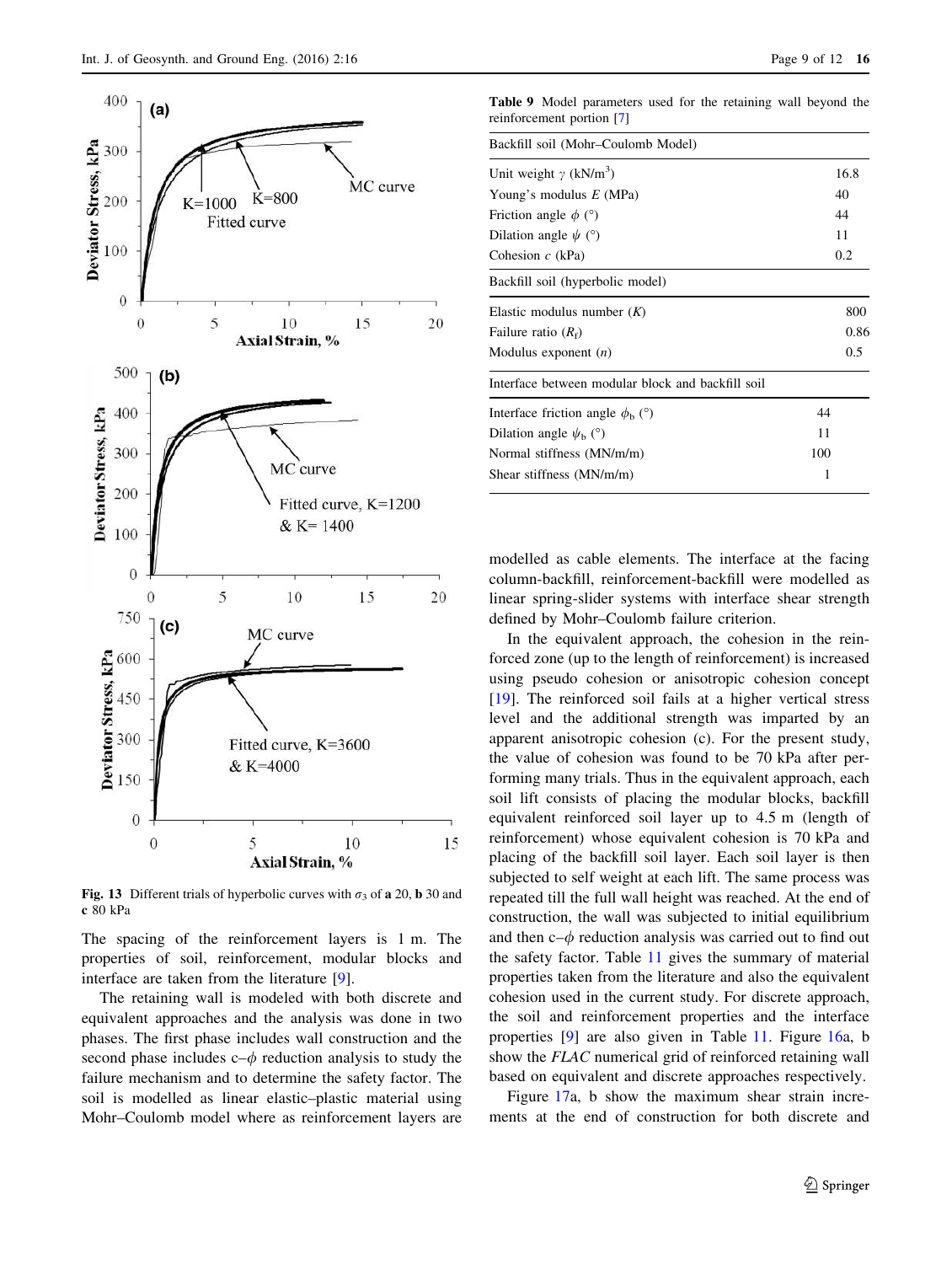<span id="page-9-0"></span>Fig. 14 FLAC numerical grid of equivalent full scale retaining wall





Table 10 Summary of facing displacements at different conditions

| Condition             | Maximum facing displacement (mm) |                    |           |           |           |  |  |  |
|-----------------------|----------------------------------|--------------------|-----------|-----------|-----------|--|--|--|
|                       | During construction              | During surcharging |           |           |           |  |  |  |
|                       |                                  | 40 kPa             | 50 kPa    | 60 kPa    | 70 kPa    |  |  |  |
| Instrumented $[7, 8]$ | $6 - 7$                          | $10 - 12$          | $18 - 20$ | $24 - 26$ | $34 - 36$ |  |  |  |
| Discrete model [7, 8] | $5 - 6$                          | $9 - 11$           | $16 - 18$ | $20 - 22$ | $28 - 30$ |  |  |  |
| Equivalent model      |                                  |                    |           |           |           |  |  |  |
| MC model              | $6 - 7$                          | $10 - 11$          | $15 - 16$ | $20 - 22$ | $30 - 31$ |  |  |  |
| DC model              | $4 - 5$                          | $7 - 8$            | $14 - 15$ | $22 - 24$ | $33 - 35$ |  |  |  |



Fig. 15 The model geometry and dimensions of reinforced retaining wall [\[9\]](#page-11-0)

equivalent approaches. The maximum shear strain concentration is linear and is inclined with the horizontal. This shear strain concentration represents the failure surface and is reasonably close to the assumed failure surface in the conventional design [inclined at  $(45^{\circ} + \phi/2)$ ]. Figure [18a](#page-10-0), b show the maximum shear strain increments at the end of  $c-\phi$ 

### Table 11 Reinforced retaining wall properties [[9](#page-11-0)]

| Soil properties                             |        |
|---------------------------------------------|--------|
| Unit weight $\gamma$ (kN/m <sup>3</sup> )   | 20     |
| Young's modulus $E$ (kPa)                   | 30,000 |
| Friction angle $\phi$ (°)                   | 35     |
| Cohesion $c$ (kPa)                          | 5      |
| Modular blocks                              |        |
| Young's modulus $E$ (kPa)                   | 50,000 |
| Cohesion c (kPa)                            | 200    |
| Friction angle $\phi$ (°)                   | 35     |
| Reinforcement biaxial polypropylene geogrid |        |
| Elastic axial stiffness (kN/m)              | 1500   |
| Interface (modular block)                   |        |
| Interface friction angle $\phi_{\rm b}$ (°) | 35     |
| Adhesive strength (kPa)                     | 5      |

reduction analysis for both discrete and equivalent approaches. At the end of  $c-\phi$  reduction analysis, the ultimate failure line is changed to bilinear failure plane, which shows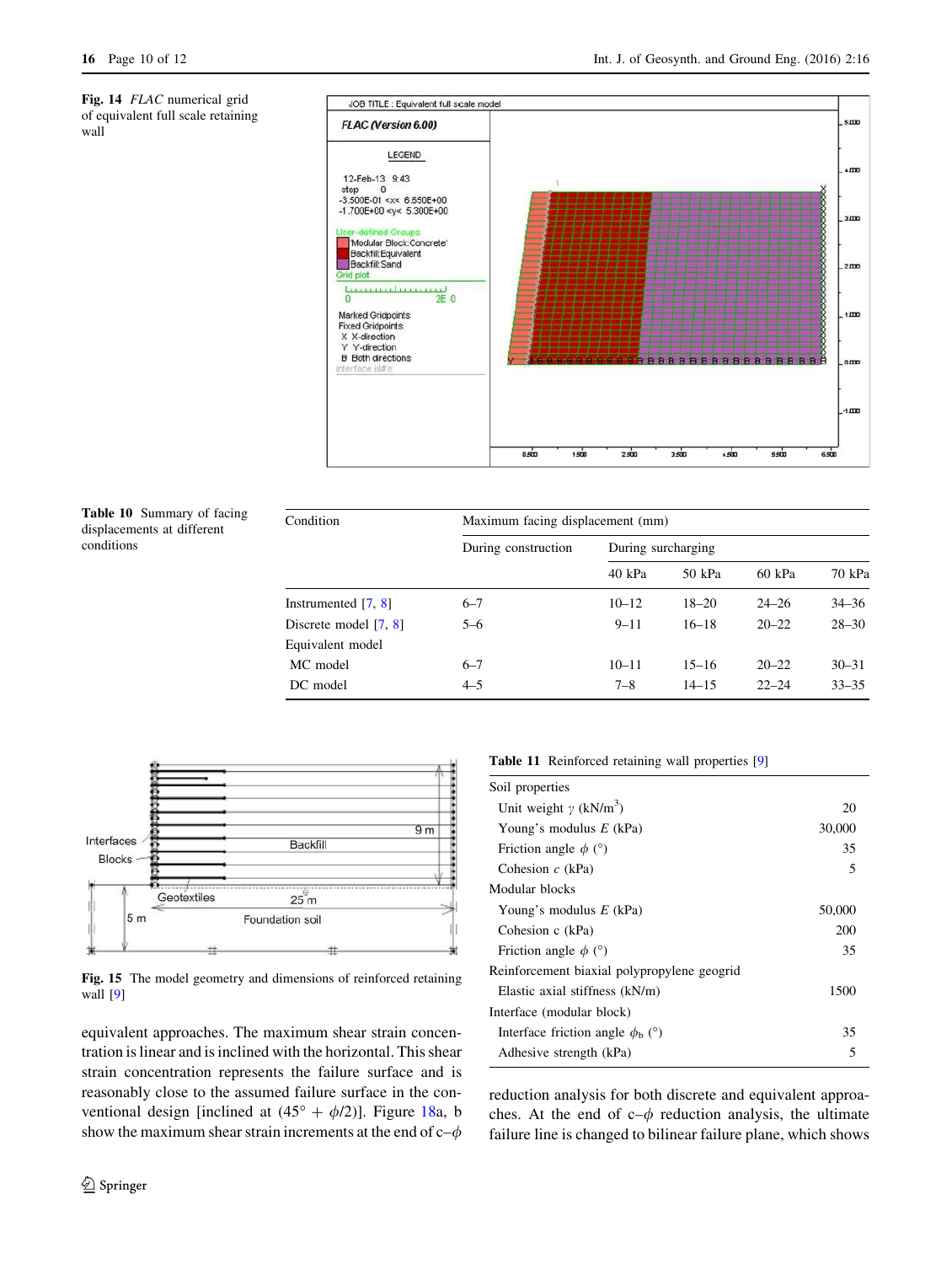<span id="page-10-0"></span>

Fig. 16 FLAC numerical grid of reinforced retaining wall based on a discrete approach and b equivalent approach





a direct sliding mode [\[9](#page-11-0)]. In this case, the internal failure mechanism is not critical as the shear strain concentration is away from the reinforced soil zone and the equivalent approach could be used for the analysis purpose. Table 12 shows the summary of the FLAC results at the end of  $c-\phi$ analysis. The factor of safety values from the equivalent approach is in good agreement with that of the values reported in the literature and also with the discrete approach.

# **Conclusions**

An attempt is made to analyse reinforced soil with equivalent approach by carrying out experimental and numerical studies. To study the reinforced soil behaviour, triaxial tests with large diameter cell were carried out in the laboratory



Fig. 18 Maximum shear strain increment at the end of  $c-\phi$  reduction analysis a discrete approach and b equivalent approach

Table 12 Summary of FLAC analysis results

| Model type          | Factor of safety |
|---------------------|------------------|
| Discrete approach   | 1.80             |
| Equivalent approach | 1.69             |
| Literature $[9]$    | 1.76             |

such that the overall behaviour of the reinforced sand could be studied. Numerical simulations of the laboratory triaxial tests were carried out using FLAC code and a model for the reinforced sand based on equivalent material approach is developed. The input parameters for the numerical model were derived directly from the laboratory triaxial tests. The model uses Mohr–Coulomb elasto plastic model and nonlinear hyperbolic model with systematic verification of the results against the experimental data. Model is also compared with discrete model where the reinforcement layers are explicitly modelled. The developed equivalent model could capture the strength and deformation behaviour of the reinforced sand and the failure mechanisms. The hyperbolic model is found to be efficient in capturing the non-linear stress–strain response of reinforced soil up to the peak. To extend the applicability of the model, model was applied to two reported case studies. The model could capture the behavior well and the approach can be used to study the overall behaviour of the reinforced soil structures.

### References

1. Karpurapu RG, Bathurst RJ (1995) Behaviour of geosynthetic reinforced soil retaining walls using the finite element method. Comput Geotech 17(3):279–299